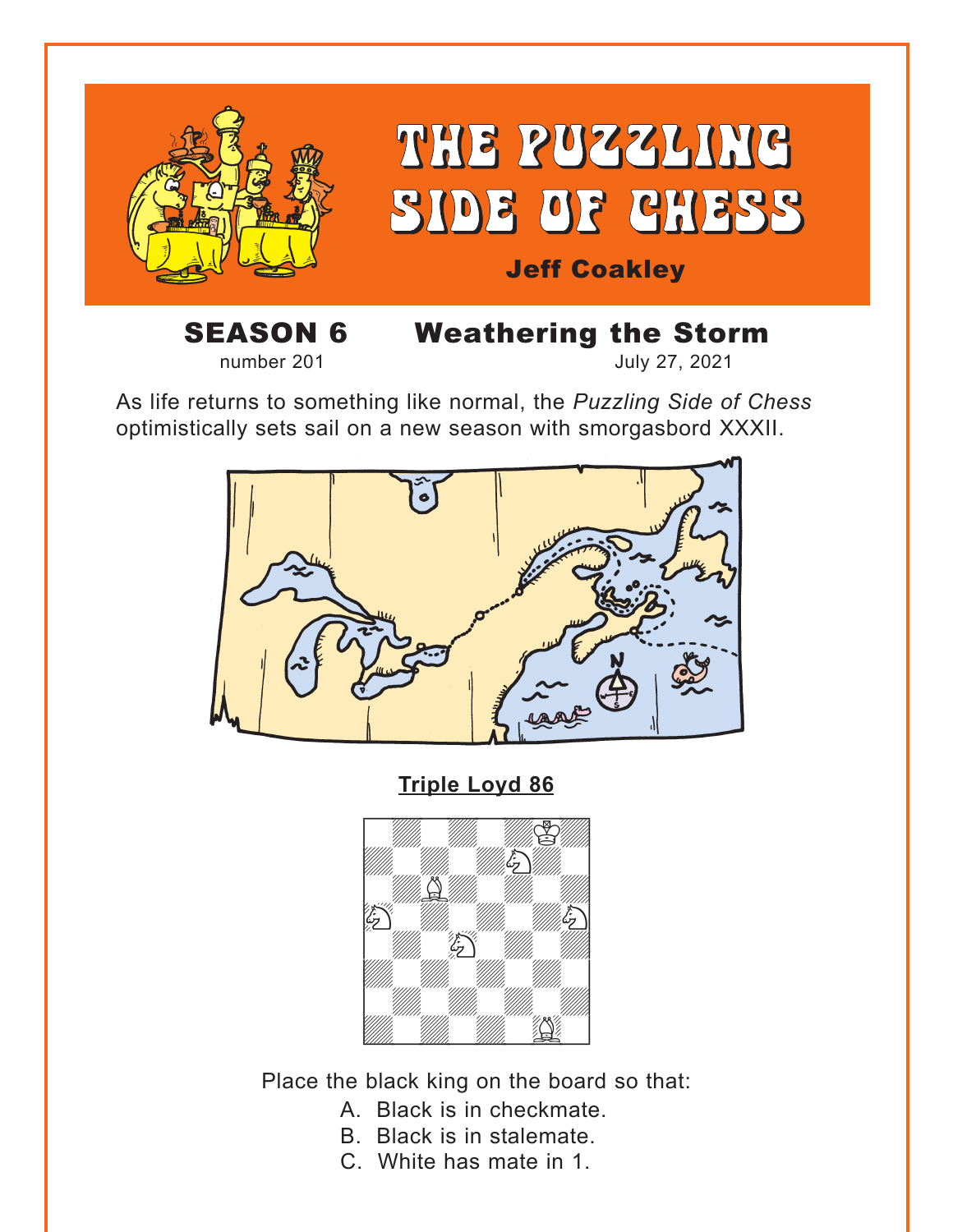# <span id="page-1-0"></span>*Season 6*

For the time being, columns will be posted near the end of each month. The format will revert to the style of season 1: usually three problems per column, with a few drawings and not much text. Proof games and rebuses will be a regular feature.



**[Longer Proof Game 86](#page-7-0)** (5.0 moves)

This position was reached in a game after each player made exactly five moves. What were the moves?



*HMS Puzzling Side Launch Party*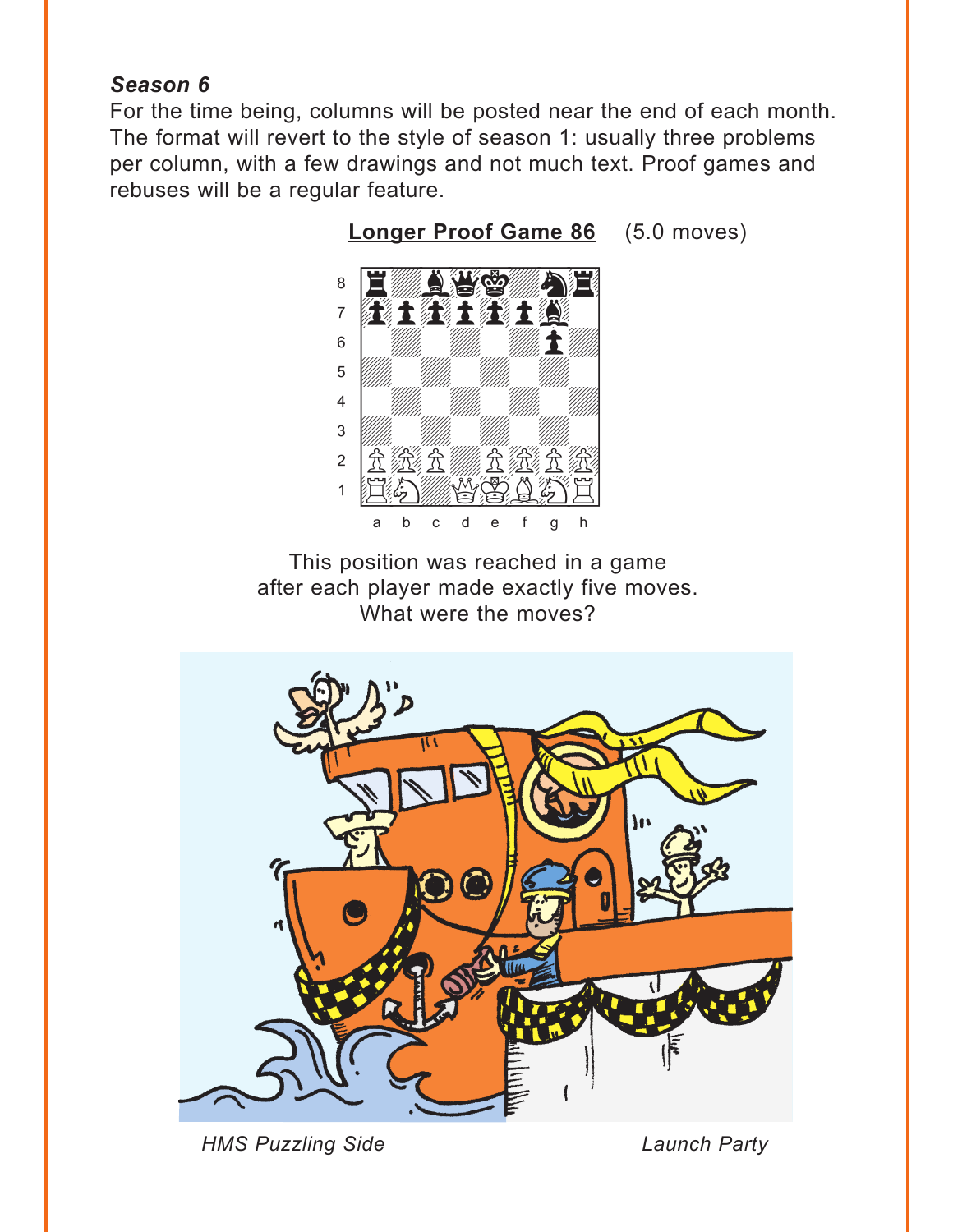### "All proofs rest on premises."

Aristotle (384-322 BC)

<span id="page-2-0"></span>The premise in these puzzles is that the position is legal, that it could be reached in a normal game following the standard rules of play.

8  $\overline{7}$ 主教教士教教士教教  $6\phantom{a}$ 5  $\overline{4}$  $\overline{3}$ 滋全滋全滋全  $\overline{2}$  $\mathbf{1}$ a  $\mathsf{b}$  $\mathbf{C}$  $\overline{d}$  $\mathbf{e}$  $\mathsf{f}$  $\overline{g}$  $h$ 

Longer Proof Game 87 (6.0 moves)

This position was reached in a game after each player made exactly six moves. What were the moves?



**North**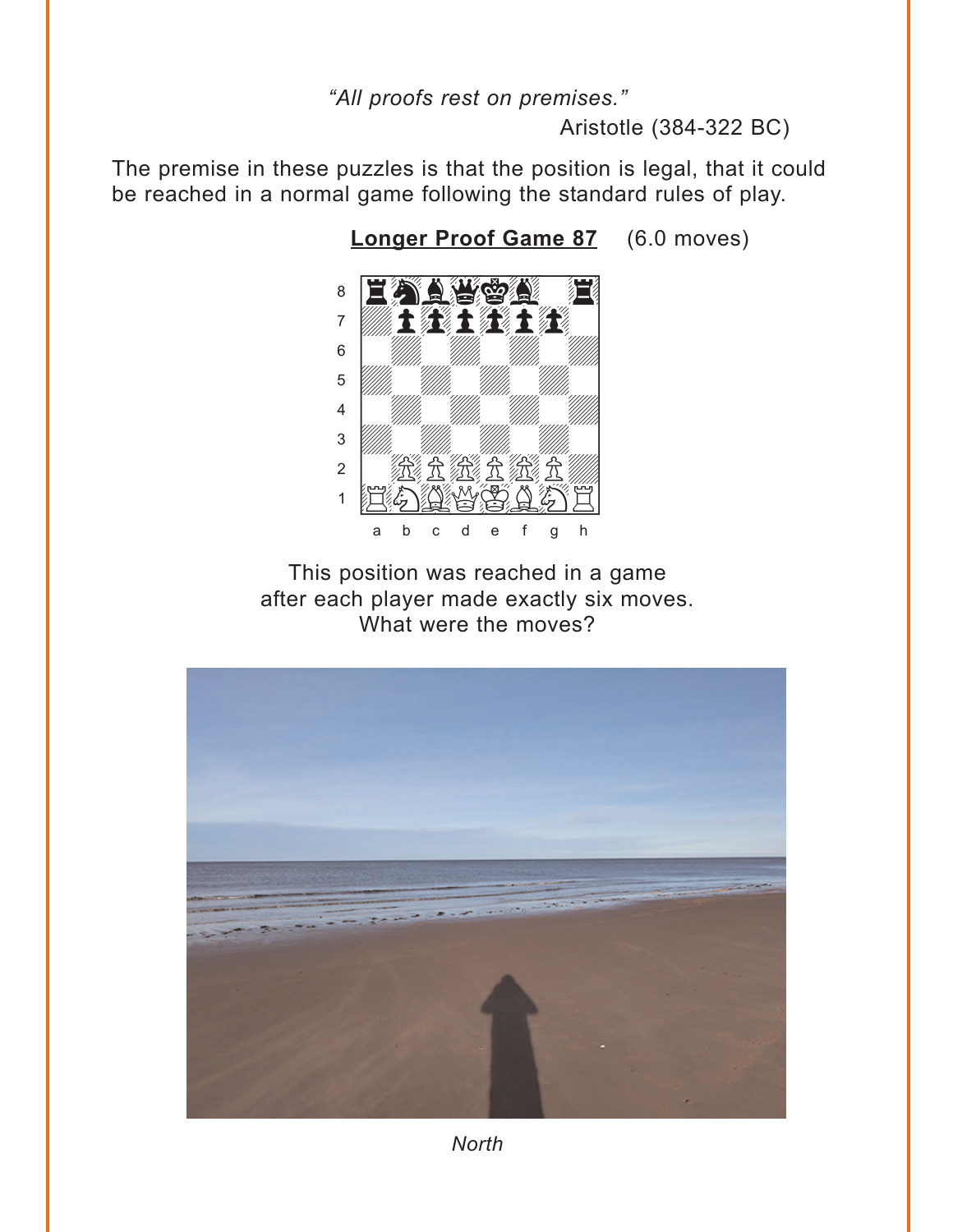# **Multi-Wham 51**

<span id="page-3-0"></span>

series-mate in 27 White plays twenty-seven moves in a row to mate Black.





St. Peters Lake: goose haven

For a trove of trivia on Canadian geese, see column 159. To search for anything else in past columns, including problem types, themes, and composers, check out the index on the archive page.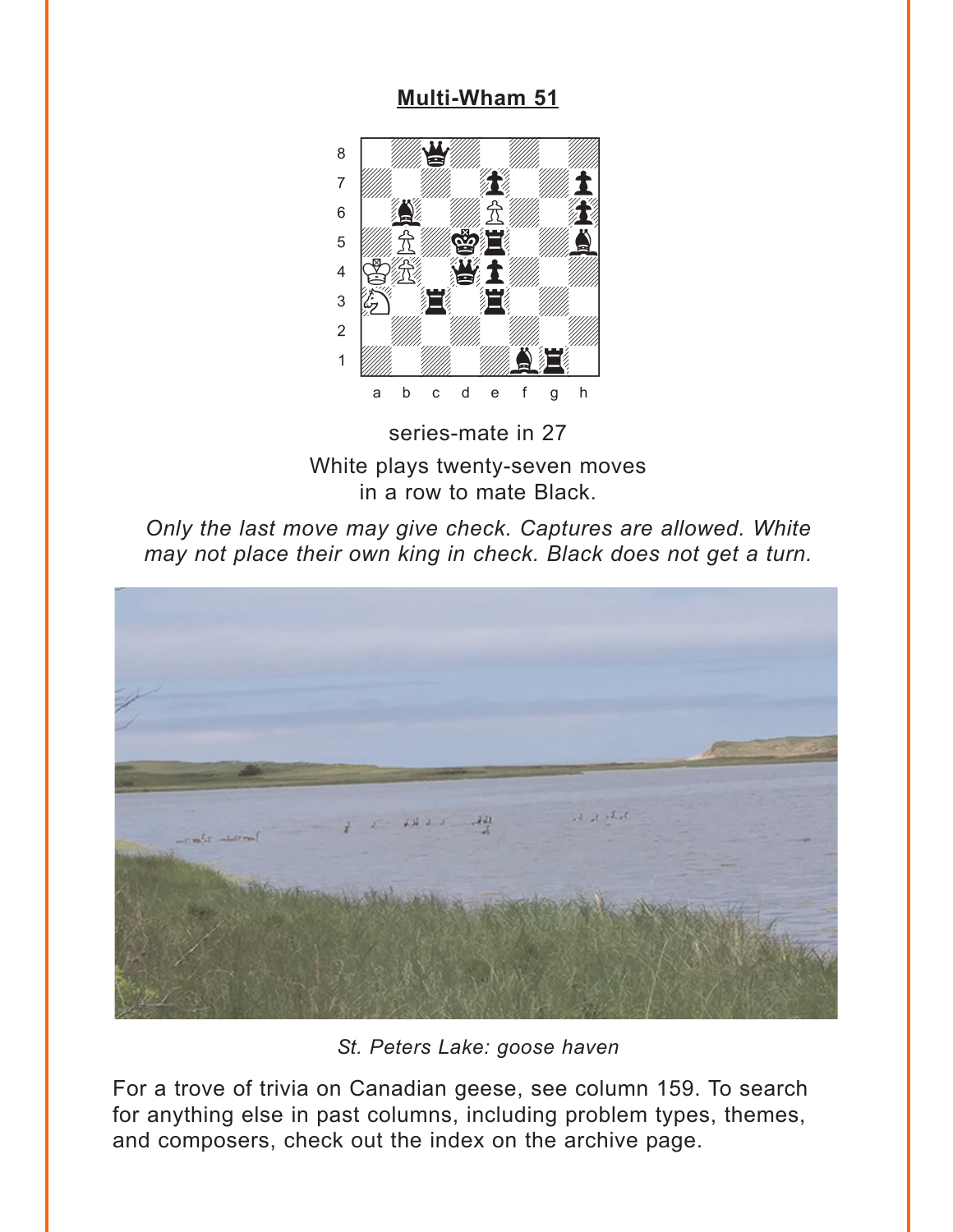<span id="page-4-0"></span>Do you like green eggs and ham? Would you like them in a puzzle? Would you like them with a muzzle?



Each letter represents a different type of piece. Uppercase is one colour, lowercase is the other. Determine the position and, if possible, the last move.



When the ocean stands still.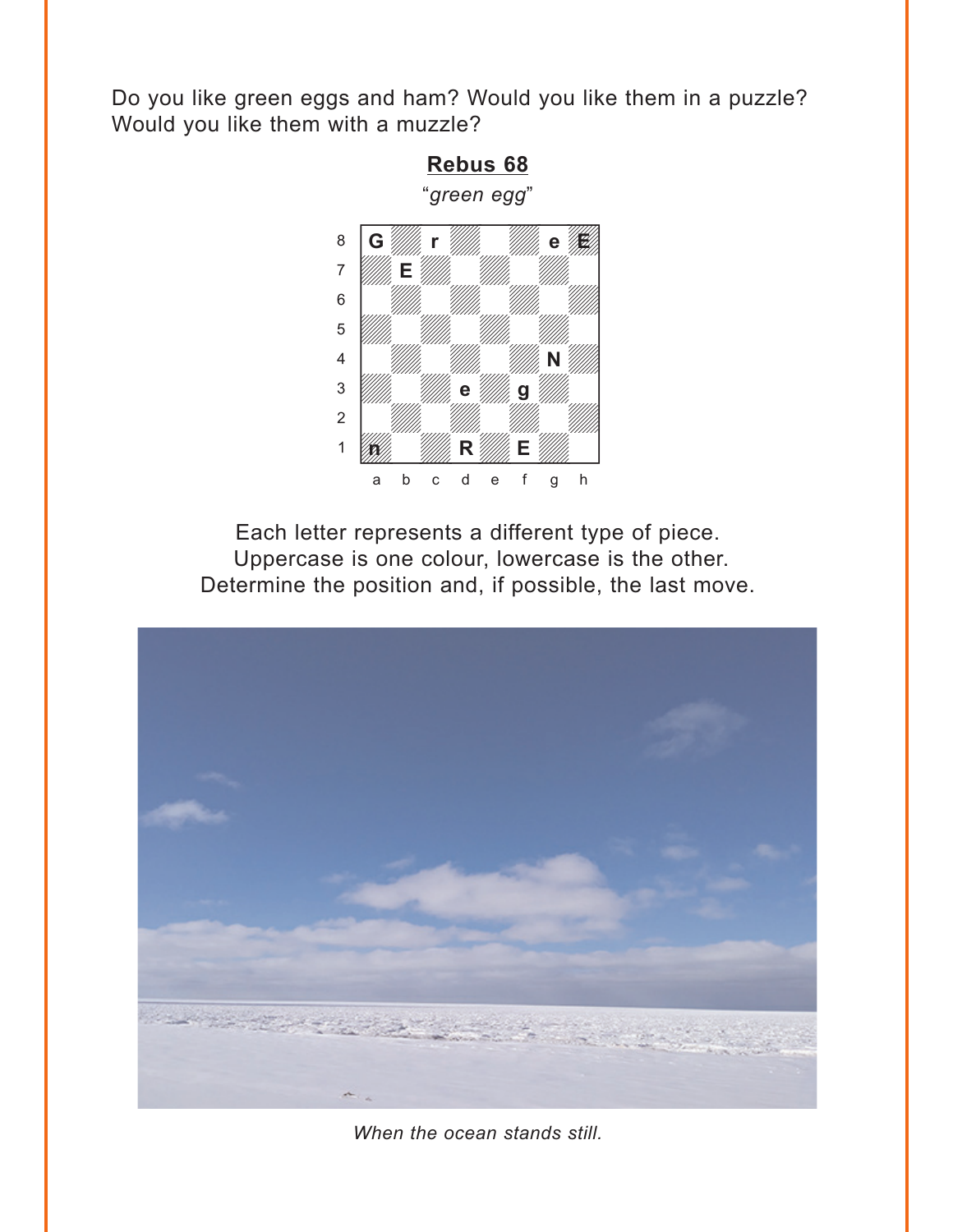<span id="page-5-0"></span>Our final puzzle is a special kind of rebus called a "multicoder". Each letter represents one type of piece. But the same type of piece can be represented by more than one letter. Maybe N and S are both knights.

### **[Rebus 69](#page-11-0)**

"*How It Unscrambled*" w\_\_\_\_\_\_\_\_w



#### *Multicoded Rebus*

Each letter represents a type of piece. Uppercase is one colour, lowercase is the other. Different letters can encode the same type of piece. For example, perhaps R, T, and L are all rooks. Determine the position and the last move.



*Life in a Bubble*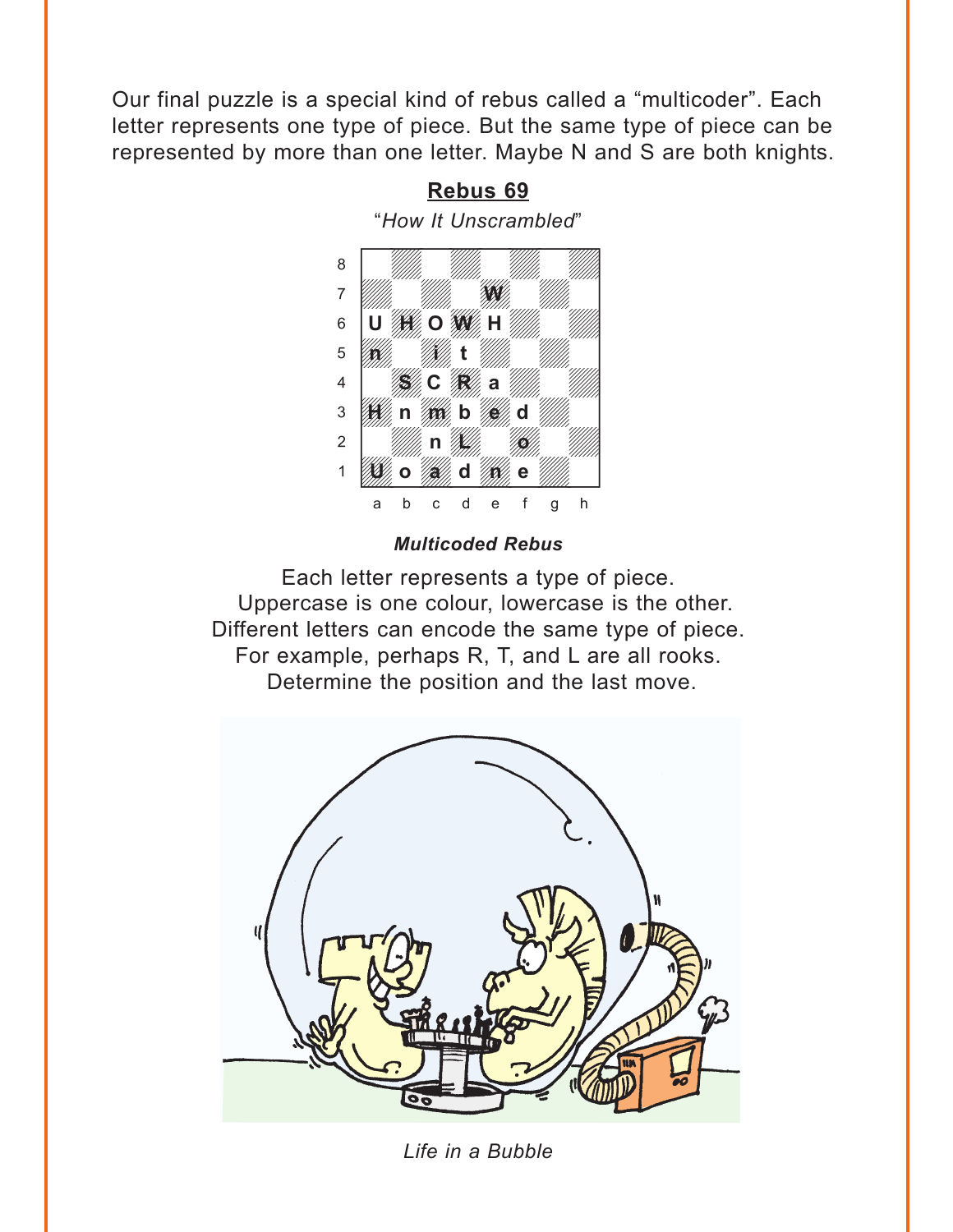# <span id="page-6-0"></span>**SOLUTIONS**

All problems by J. Coakley, *Puzzling Side of Chess* (2021). Both rebuses are joint compositions with Andrey Frolkin. Rebus 69 was originally published in *ChessProblems.ca Bulletin* issue 16 (2019).

**PDF hyperlinks.** You can advance to the solution of any puzzle by clicking on the underlined title above the diagram. To return to the puzzle, click on the title above the solution diagram.

*Archives***.** Past columns are available in the *Puzzling Side* archives.



**[Triple Loyd 86](#page-0-0)**

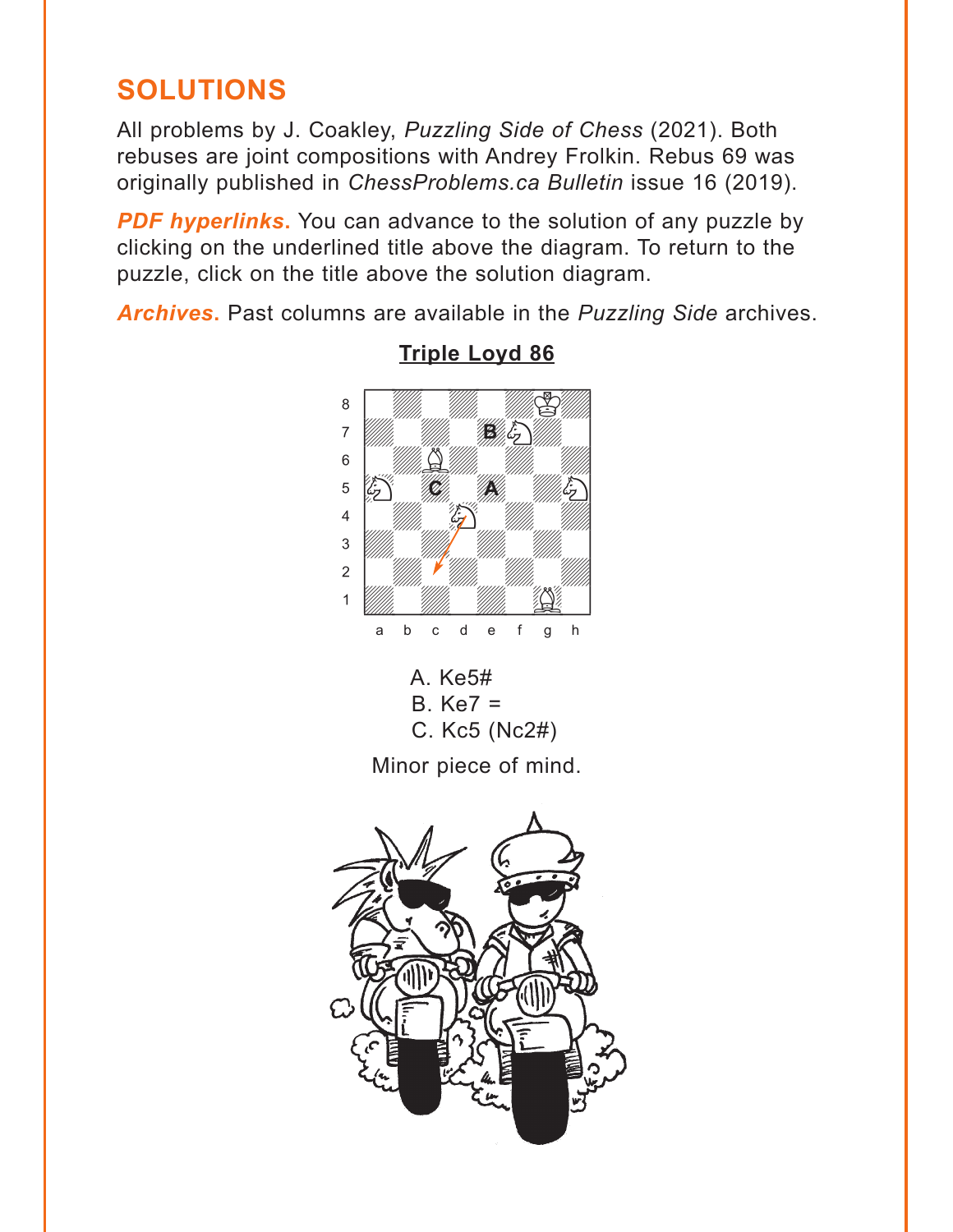<span id="page-7-0"></span>

1.d4 h6 2.Bxh6 Nc6 3.Be3 Nxd4 4.Bxd4 g6 5.Bg7 Bxg7

Roundabout B.



**[Longer Proof Game 87](#page-2-0)** (6.0 moves)



1.h4 Nf6 2.h5 Nxh5 3.Rxh5 a5 4.Rxa5 h5 5.Rxh5 Rxa2 6.Rh1 Ra8 Open rook files and a missing knight.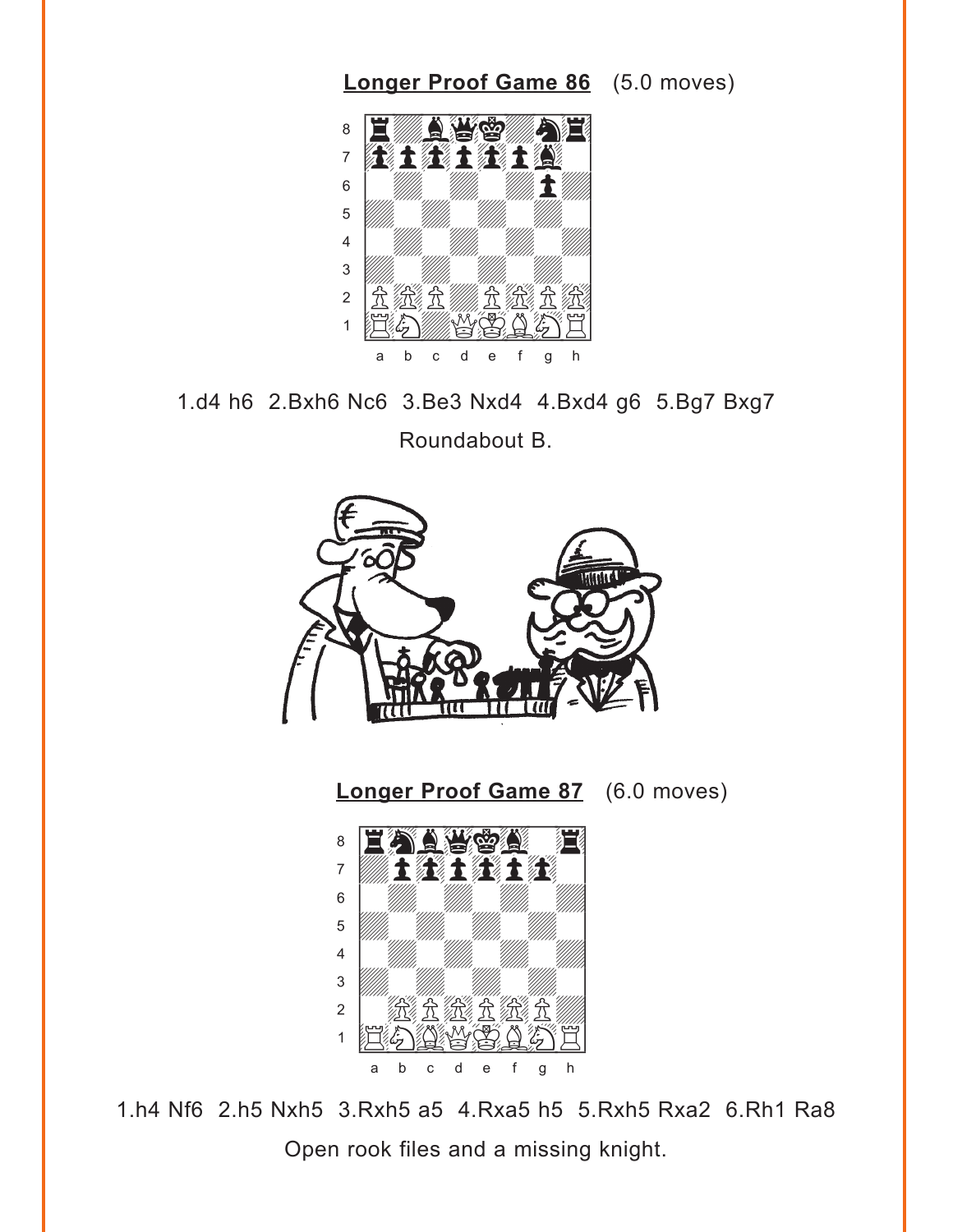### **[Multi-Wham 51](#page-3-0)**

<span id="page-8-0"></span>

series-mate in 27

In order to mate, White must promote a pawn. The white knight cannot capture the blockaders on b6 or e7 because he would give check on those squares. So it's up to the white king to free a pawn. However, his path around the board is seriously hindered by black rooks. For the king to reach e7, the white knight must assist by building four bridges and capturing three pieces.

1.Nc1 2.Nb3 Bridge 1, crossing the 3rd rank.

3.Ka3 4.Kb2 5.Nxd4 Eliminating the guard of d2.

7.Kc1 8.Kd2

6.Nc2 Bridge 2, across the c-file.



9. Nd4 10. Ne2 Bridge 3, spanning the e-file. 11.Ke1 12.Kf2 13.Nxg1 Destroying the g-file defender. 14.Nf3 Bridge 4, back across the 3rd rank.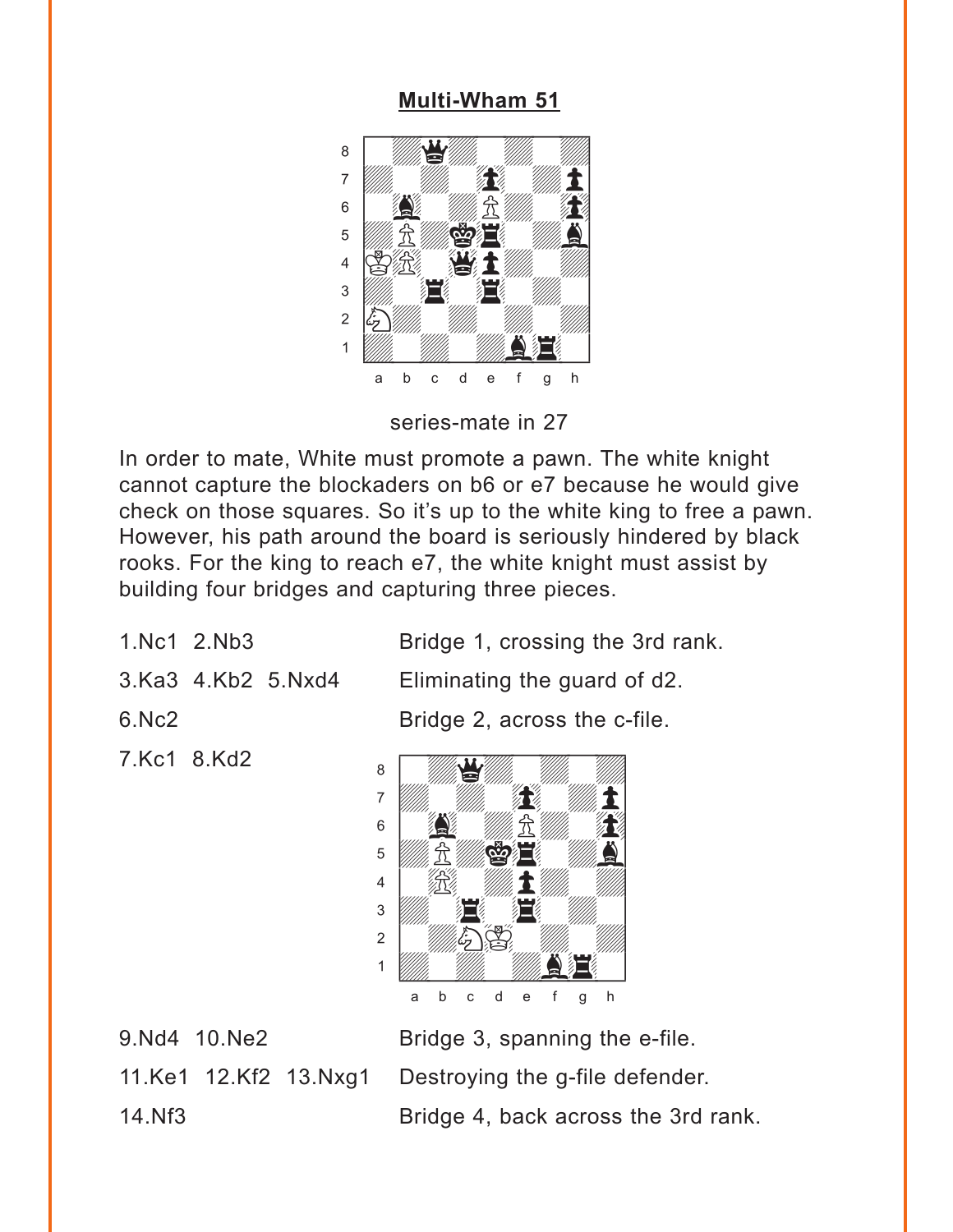

20.Kg7 21.Kf7 22.Kxe7 Mission accomplished.

15.Kg3 16.Kh4 17.Nxe5 Unprotecting the bishop on h5. 18.Kxh5 19.Kxh6 Clearing his own way forward.



26.Qxc8 27.Qd7#

23.Kf6 Protecting the knight. 24.e7 25.e8=Q Crowning her majesty.

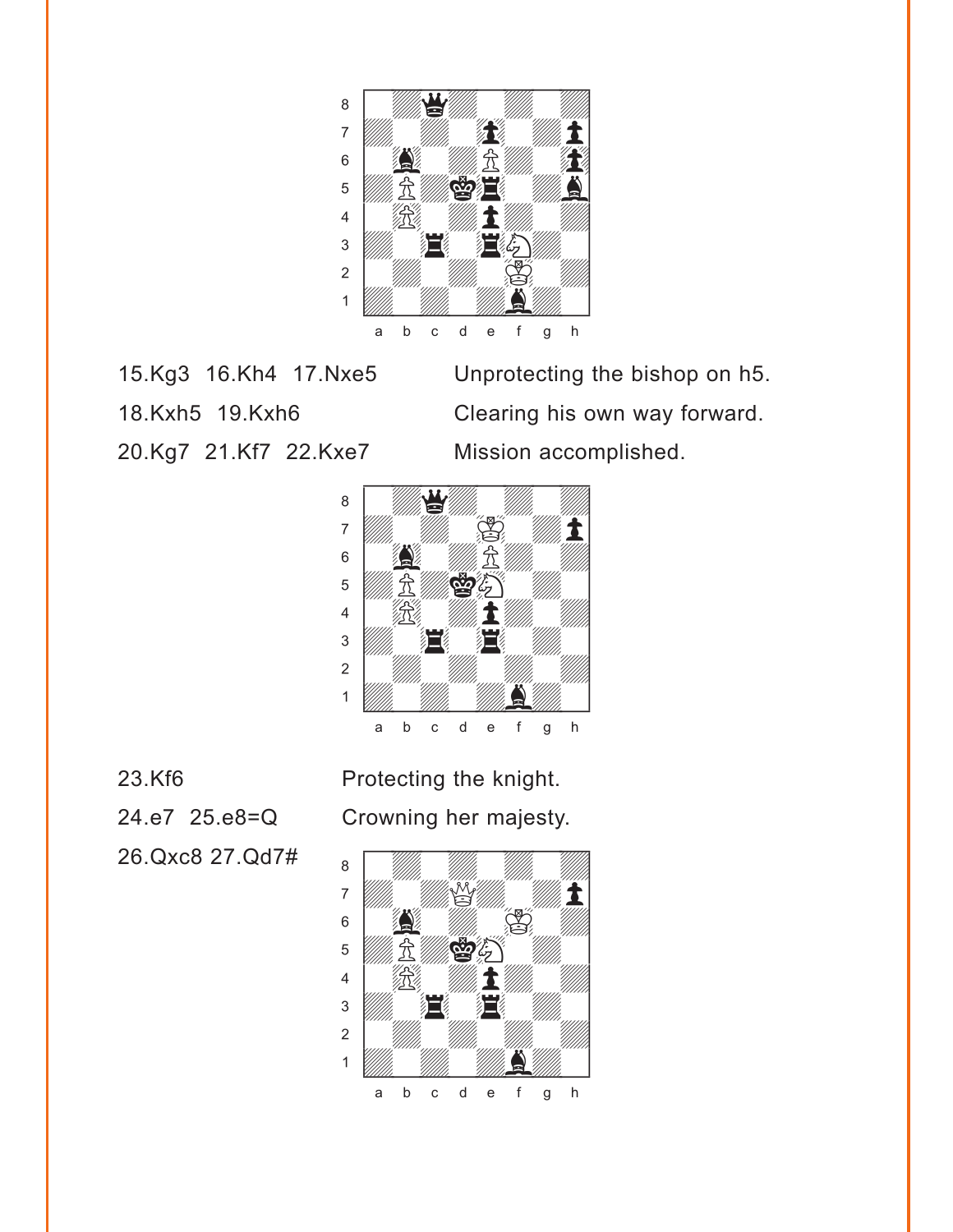<span id="page-10-0"></span>**[Rebus 68](#page-4-0)** Andrey Frolkin & Jeff Coakley 2021 *Puzzling Side of Chess* "green egg" with the set of the set of the set of the set of the set of the set of the set of the set of the set of the set of the set of the set of the set of the set of the set of the set of the set of the set of the set of the set  $\mathbf{g}$  of  $\mathbf{g}$  of  $\mathbf{g}$  ,  $\mathbf{g}$  ,  $\mathbf{g}$  ,  $\mathbf{g}$  ,  $\mathbf{g}$  ,  $\mathbf{g}$  ,  $\mathbf{g}$  ,  $\mathbf{g}$  ,  $\mathbf{g}$  ,  $\mathbf{g}$  ,  $\mathbf{g}$  ,  $\mathbf{g}$  ,  $\mathbf{g}$  ,  $\mathbf{g}$  ,  $\mathbf{g}$  ,  $\mathbf{g}$  ,  $\mathbf{g}$  ,  $\mathbf{g}$  ,  $\overline{a}$  and  $\overline{a}$  and  $\overline{a}$  and  $\overline{a}$  and  $\overline{a}$  and  $\overline{a}$  and  $\overline{a}$  and  $\overline{a}$  and  $\overline{a}$  and  $\overline{a}$  and  $\overline{a}$  and  $\overline{a}$  and  $\overline{a}$  and  $\overline{a}$  and  $\overline{a}$  and  $\overline{a}$  and  $\overline{a}$  and 6 William William William William **b** William William William Company and the Company of the Company of the Company of the Company of the Company of the Company of the Company of the Company of the Company of the Company of the Company of the Company of th 4 *William William William New York 1999* 3 William e William 9 William 1 2 *William William William William William William William William William William William William William William William William William William William William William William William William William William William Wil* 1 **Way 1990 R** William E William 1 a b c d e f g h with the set of the set of the set of the set of the set of the set of the set of the set of the set of the set of the set of the set of the set of the set of the set of the set of the set of the set of the set of the set ákdBdwdR4] àdrdwdwdw] 6 William William William William **b** William William William Company and the William Company of the William Company of the William Company of the William Company of the Company of the Company of the Company of the Company of the Company of the Company of 4 William William William Street  $\frac{1}{\sqrt{2}}$ 2 | *William William William William 1999*  $\left\| \begin{array}{cc} \mathbf{1} & \mathbf{1} & \mathbf{1} & \mathbf{1} \\ \mathbf{1} & \mathbf{1} & \mathbf{1} & \mathbf{1} \\ \mathbf{1} & \mathbf{1} & \mathbf{1} & \mathbf{1} \\ \mathbf{1} & \mathbf{1} & \mathbf{1} & \mathbf{1} \\ \mathbf{1} & \mathbf{1} & \mathbf{1} & \mathbf{1} \\ \mathbf{1} & \mathbf{1} & \mathbf{1} & \mathbf{1} \\ \mathbf{1} & \mathbf{1} & \mathbf{1} & \mathbf{1} \\ \mathbf{1} & \mathbf{1}$ a b c d e f g h **G r eE E N e g 1977, The R Willie E Villa**  $G =$  king  $R = b$ ishop  $E =$ rook  $N =$  knight  $caps = black$ last move: 1...e2xf1=R++  $(5 + 6)$ 

 $\hat{\mathbb{Z}} = \emptyset$  There are no pawns. All letters appear on 1st or 8th rank.  $\mathcal{B} = (GRN)$  Letters with one uppercase, one lowercase.

Each of the three king candidates (GRN) is attacked by each of the other three letters along a diagonal and along a rank or file.

 $\mathbb{S} = \emptyset$  There are no queens. If any letter is queen, there will be two queen checks, regardless of king assignment. Either both kings in check or an impossible double check.

 $GREN = (\mathcal{B} \rightrightarrows \rightrightarrows \rightrightarrows \rightrightarrows$ )

Regardless of which letter is king, there will be two checks: one by a rook and one by a bishop. The only piece assignment that allows a legal double check is the following.

 $G = \mathbb{S}$  $R = \mathbf{Q}$ **E =** R  $N = \hat{\phi}$ last move: **1...e2xf1=R++** The type of piece captured is indeducible. caps = black



*"Thank you, Sam-I-Am. I do like green eggs and ham."*

Dr. Seuss (Theodor Seuss Geisel)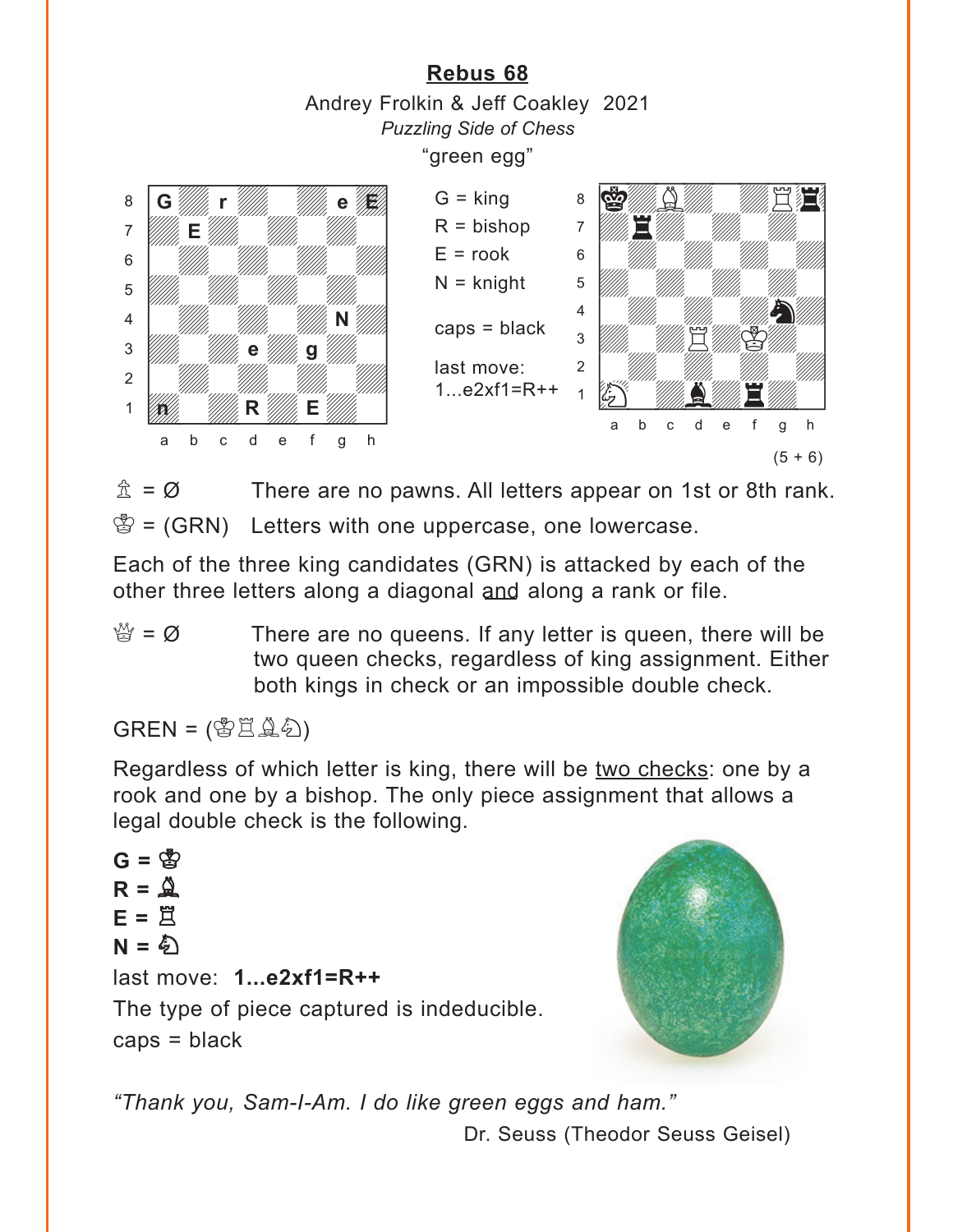# **[Rebus 69](#page-5-0)**

Andrey Frolkin & Jeff Coakley 2021 *Puzzling Side of Chess repair of* Frolkin-Coakley 2019 *ChessProblems.ca Bulletin 16*

"How It Unscrambled"

<span id="page-11-0"></span>

 $LT =$  king  $IS = queue$  $ACHO = rook$ BCMR = knight DNUW = bishop  $caps = black$ last move: 1.  $e^2 - e^1 = B#$ 



 $\hat{\mathbb{Z}} \neq$  (ADENOU) On 1st rank.

No letters have one uppercase, one lowercase.

There are 8 *singletons* (SCRL)(itmb). Two of them are kings.

 $CR \neq \mathcal{B}$  All lowercase king candidates are adjacent to C and R.

 $S \neq \overset{\circ}{\otimes}$  If  $S = \overset{\circ}{\otimes}$ 

 $N \neq \&$  Impossible check (c2+).

 $N \neq \mathcal{B}(\mathcal{A})$  Impossible check (a5+)

 $N = \Xi$  Check (b3+). This check could only happen by a capture on b3. That leaves three other missing pieces to explain the history of pawns.

There are no pawns on the gh files, which required at least one capture. There are no lowercase pawns on the ef files, which required at least one capture. There are no pawns on the a-file, which required at least one capture.

That exhausts the missing material. So no captures were made on or from the cd files. This is only possible if the c-and d- pawns are both still on the board, with the white pawns "below" the black.

The candidate pawns on the c-file are  $C$  (c4), m(c3), i(c5). If C is a white pawn, then I cannot be a black pawn because of an impossible double check (b3+ c5+). If C is a black pawn, then M cannot be a white pawn because of an impossible double check (b3+ c3+). So at least one pawn has left the c-file, which is impossible without a capture.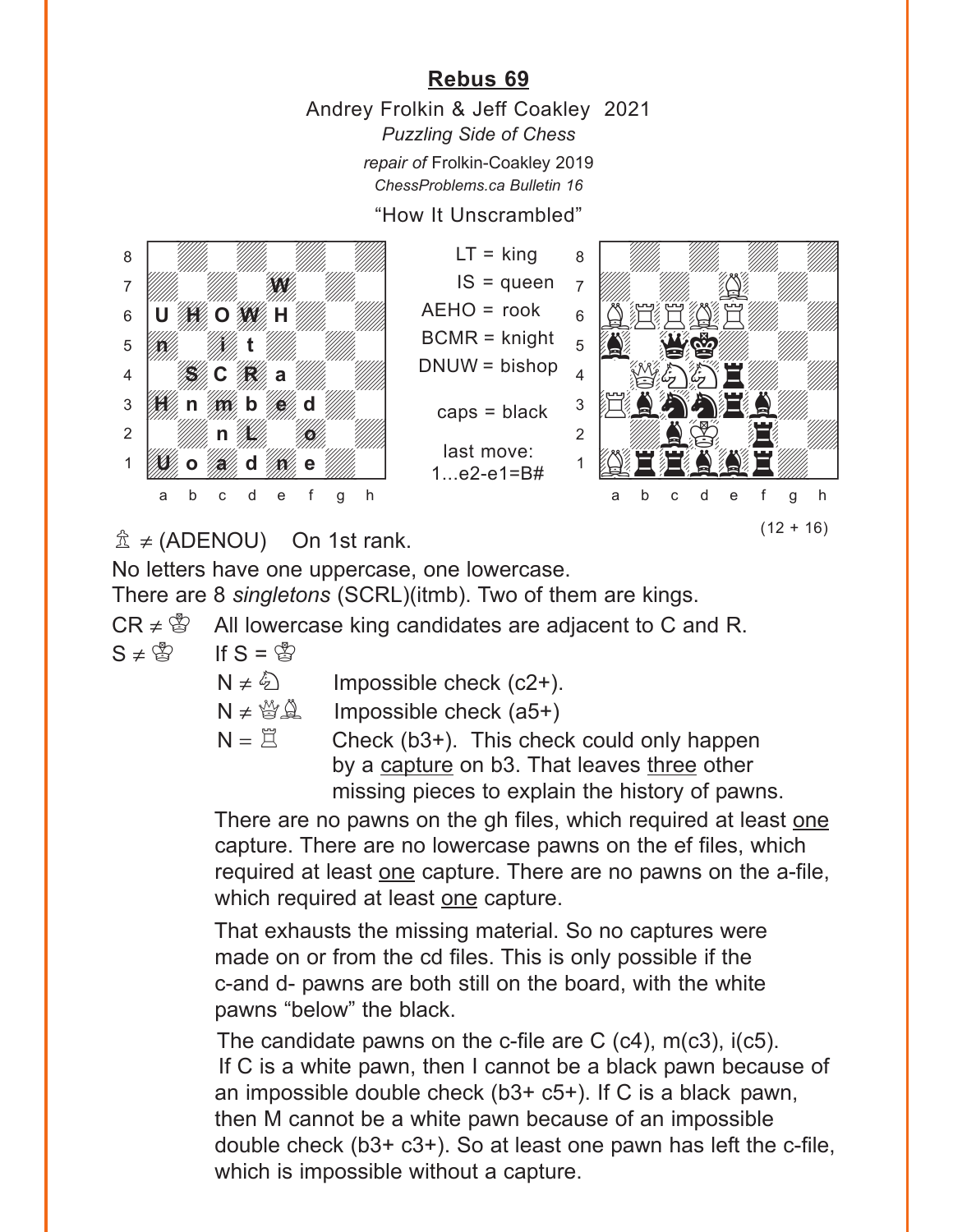Rebus 69 *continued*  $L = \frac{R}{Q}$  Only remaining uppercase singleton. 7  $N \neq \hat{\mathbb{Z}}$  Impossible check (b3+).  $N \neq \frac{M}{Q}$  Impossible double check (c2+ e1+).  $N = (\mathbb{Z}\mathbb{Z})$  Check (Rc2+ or Be1+).  $A \neq \hat{\&}$  Impossible double check (e4+).  $A \neq \mathbb{Q} \mathbb{Q}$  Impossible double check (c1+).  $A = \overline{B}$  $E \neq \hat{\mathbb{Q}}$  Impossible double check (f1+).  $E \neq \mathcal{B} \hat{\mathcal{A}}$  Impossible double check (e3+).  $E = \overline{\mu}$  $D \neq \hat{D}$  Impossible double check (f3+).  $D \neq \frac{M}{Q}$  Impossible double check (d1+).  $D = \overset{\wedge}{\Delta}$  $MB \neq \mathcal{B}$  Adjacent to L.  $\mathcal{L} = (IT)$  $O \neq \hat{O}$  Impossible double check (b1+).  $\mathsf{O} \neq \mathcal{Q}$  Both kings in check (c6+).  $O = (\Xi \hat{\mathbb{Z}})$ Lowercase pieces: 4 rooks (aaee)



2 bishops (dd)

6 rooks or bishops (nnnnoo)

A total of 12 lowercase rooks and bishops requires 8 promotions. Several important deductions can be made from this fact.

 $N \neq \mathbb{Z}$  A minimum of 4 captures are required for one side to promote all of their pawns. If  $N = \mathbb{Z}$ , the last move (check) was a capture on c2. That would leave only 3 missing pieces available for capture elsewhere, making 8 lowercase promotions impossible.

 $N = \mathcal{Q}$  Check (e1+).

last move 1...e2-e1=B# Only way to explain the bishop check.

$$
caps = white
$$

There are 16 lowercase pieces, so the queen and both knights are on the board.

 $MB \neq \frac{M}{Q}$  Impossible double check (c3+ or d3+).

$$
\mathbb{M}=\bigcirc\limits^\mathbb{A}
$$

$$
B=\overset{\mathbb{A}}{\mathfrak{D}}
$$

 $IT = (\mathbb{S} \mathbb{S})$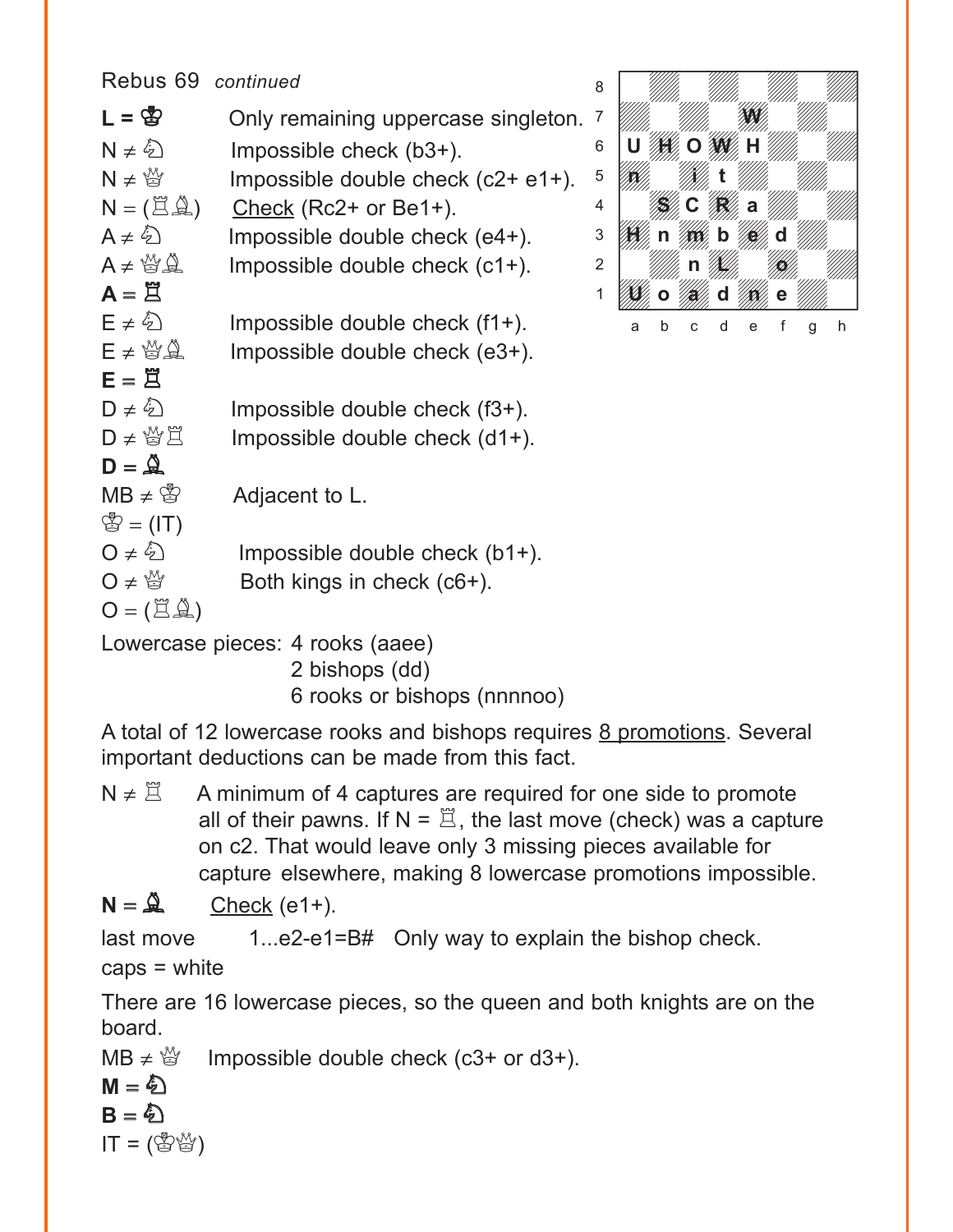# Rebus 69 *continued*

Finally the diagram can be updated.

The 4 missing white pieces must all be pawns to account for the 8 black promotions. Each 'pawn x pawn' capture can create 2 *pro-passers*  for Black.

Therefore all white officers are on the board. This fact simplifies the task of assigning pieces to uppercase letters.



| $I \neq \bigcircledS$ | If $I = \mathbb{S}$    |                                                                                                                   |
|-----------------------|------------------------|-------------------------------------------------------------------------------------------------------------------|
|                       | $H \neq \frac{M}{2}$   | Both kings in check (b6+).                                                                                        |
|                       | $W \neq \frac{M}{2}$   | Both kings in check (d6+).                                                                                        |
|                       | $SCR \neq \frac{M}{Q}$ | Both kings in check (b4+, c4+, or d4+).                                                                           |
|                       | $U = \frac{M}{M}$      | White must have a queen on board.                                                                                 |
|                       | $RS \neq \mathcal{Q}$  | Both kings in check (d4+ or b4+).                                                                                 |
|                       | $CO \neq \mathcal{Q}$  | Impossible to assign a dark-square bishop<br>to any uppercase letter. The squares c6 (O)<br>and c4 (C) are light. |
|                       |                        |                                                                                                                   |

| $I = \frac{M}{2}$ | $T = \bigcircledS$                                        |
|-------------------|-----------------------------------------------------------|
|                   | $O \neq \mathcal{Q}$                                      |
|                   | $O = \Xi$                                                 |
|                   |                                                           |
|                   | $H \neq \, \stackrel{M}{\cong} \, \stackrel{N}{\cong} \,$ |
|                   | $\mathbf{\mathcal{Q}} = \mathbf{U}$                       |

Both kings in check  $(c6+)$ .

- Double check and mate (e1+ f2+).
- Both kings in check  $(c4+)$ .
- Both kings in check  $(e6+)$ .
- Only option for a light-square bishop. The other remaining letters are on dark squares.